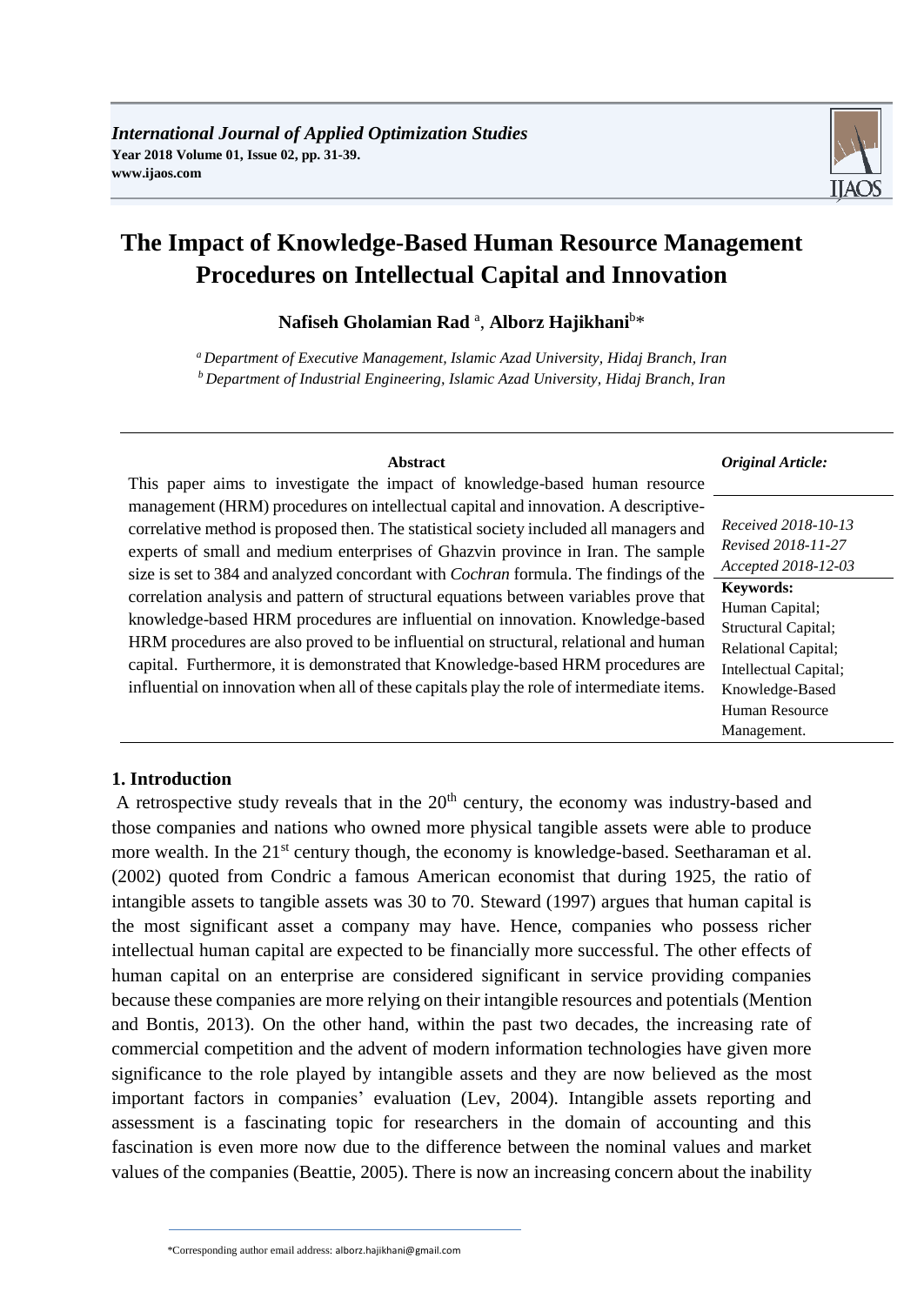to identify the intangible assets. This concern is due to the conservative nature of the criteria used to identify the assets and the concerns are about the reliability of the recent accounting standards (Oliveira et al., 2010). Hence, the high level of unreliability limits the ability to identify some intangible assets in those enterprises who invest on intangible assets and this hinders transferring of proper information to the external persons. This problem is more visible in those companies who are knowledge-based. Yet, it can be said that human capital data has informational contents. The information published about the merits and qualifications of personnel is positively and significantly correlated to the company's value. The exposure of this information does not make short-term changes in the market value (Gamerschlag, 2013). Intellectual capital is a far more valuable capital compared with physical and tangible assets. Nowadays, intellectual capitals may develop added value and domestic gross production, relying on knowledge and information and as a result of the wealth that a knowledge-based economy may produce.

#### **1.2. Importance and necessity of this research**

Bavakhani (2016) studied the impact of intellectual capital on knowledge management of knowledge-based organizations. This research is just the opposite and tries to investigate the impact of knowledge management on intellectual capital. Rezaei et al. (2014) studied the impact of intellectual capital on organizational innovation, while this research tries to investigate the impact of knowledge-based human resource management (HRM) procedures on innovation when intellectual capital plays the role of an intermediate. None of the previous researches have addressed the factor of knowledge-based HRM procedures as an influential factor for increasing human capital, relational capital and structural capital. Ignoring knowledge-based HRM prevents improving personal knowledge and prevents improving their motivation to add to their knowledge and skills and ultimately, the organizational efficiency may decline.

#### **1.3. Theoretical framework of this research**

The theoretical framework is a pattern based on which the researcher can explain the relationship between factors considered significant in developing a case. It clarifies the relations between variables, suggests assumptions on the basis of these relationships and describes the nature and direction of the relationships. The study background is set as the basis for the theoretical framework, and a good theoretical framework can by itself provide a logical basis to assume testable assumptions. The variables of the study include intellectual capital and its various aspects and function. The conceptual model of the research is illustrated below and conveys the theoretical relationship between the intellectual capital aspects and performance. In other words, this research, as the research topic and theoretical funda intellectuals may imply, investigated the importance and aspects of intellectual capital including relational, human and structural capitals and next investigated the importance of innovation. Aspects of intellectual capital and performance are extracted from the research of Kianto et al. (2017) and on the basis of the theoretical framework of the research, the conceptual model of the research may be presented as illustrated in Figure 1.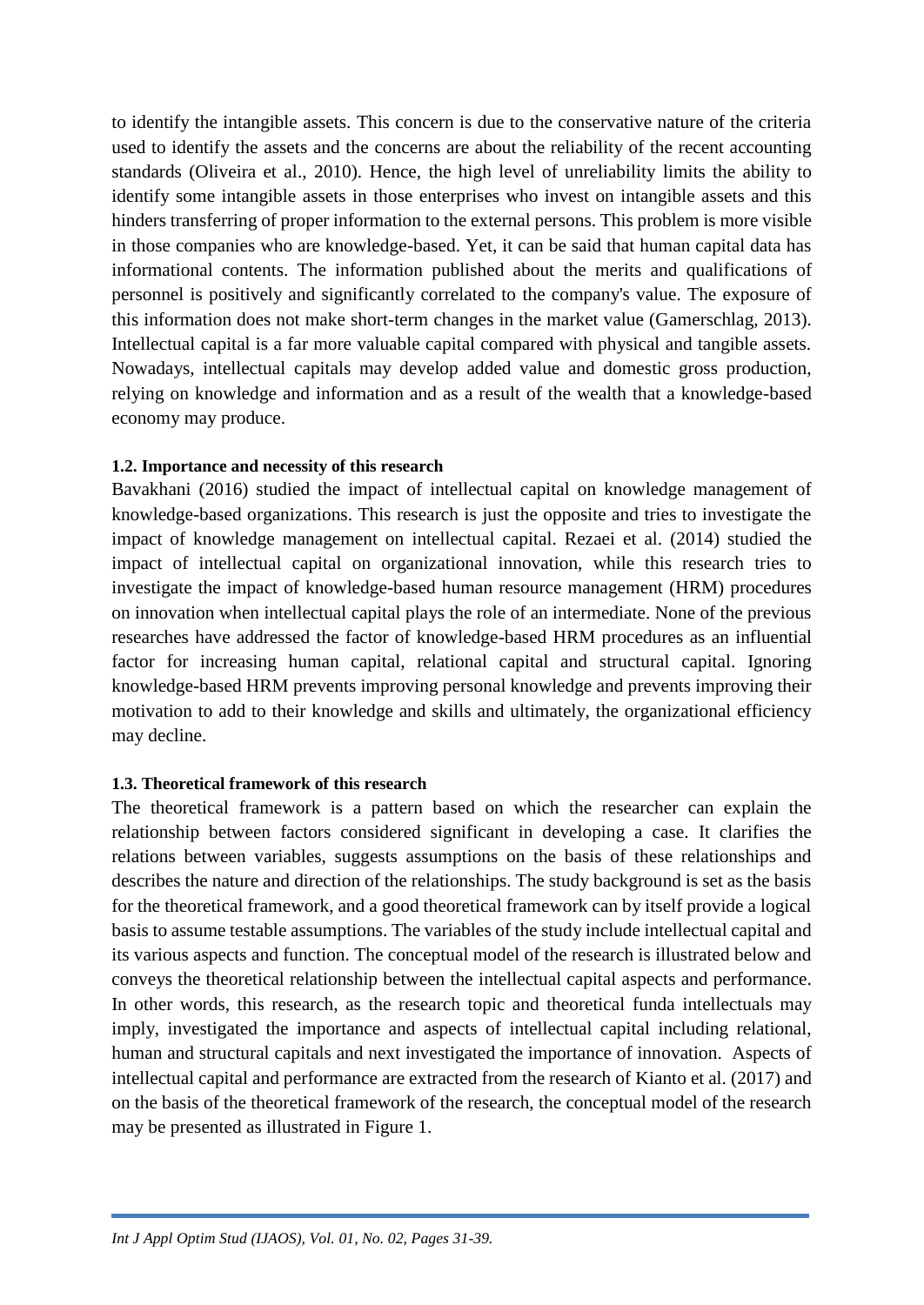

**Fig. 1.** Conceptual Model of the Research (Kianto et al., 2017).

## **1.4. Research goals**

#### **Main goal:**

Determination of the impact of knowledge-based HRM procedures on intellectual capital and innovation

#### **Secondary goals:**

- 1. Determination of the impact of knowledge-based HRM procedures on innovative performance
- 2. Determination of the impact of knowledge-based HRM procedures on structural capital
- 3. Determination of the impact of knowledge-based HRM procedures on relational capital
- 4. Determination of the impact of knowledge-based HRM procedures on human capital
- 5. Determination of the impact of knowledge-based HRM procedures on innovative performance, when structural capital plays the role of an intermediate
- 6. Determination of the impact of knowledge-based HRM procedures on innovative Performance, when human capital plays the role of an intermediate.
- 7. Determination of the impact of knowledge-based HRM procedures on innovative Performance, when relational capital plays the role of an intermediate.

### **2. Research background**

Maditinos et al. (2011) studied the impact of Intellectual capital on the companies' market values and financial performances. Their sample included 96 companies from four economic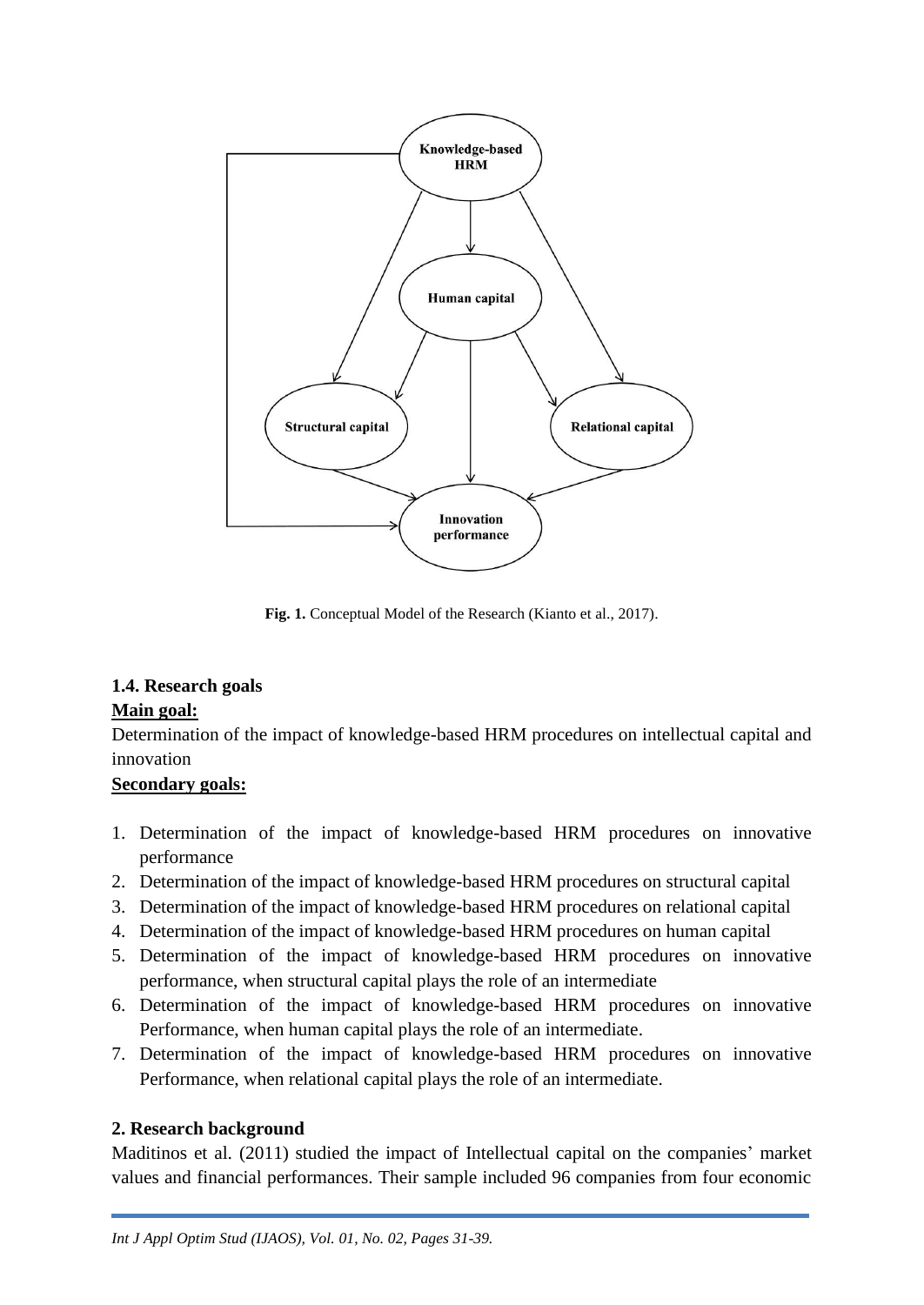sectors in Greece, within the time span of 2006 to 2008. The data were analyzed using Regression method. Rates of return on stockholders' equities, return on assets and revenue growth were considered as indicators of financial performance, ratio of "the market value of ordinary stocks" to "nominal value of the stockholders' equities" was considered as an indicator for market value, and three constituents of Palic added-value intellectual capital was considered as an indicator of intellectual capital. Although intellectual capital was believed to be an important strategic asset leading to the company's competitive advantage, the research findings did not prove that. The finding only accredited the human resources and the financial performance indicator. Hsu and Wang (2012) studied the intellectual capital and performance in biotechnological companies. Their sample included 279 biotechnological companies in the United States' market within the time span of 1994 to 2005. The research measured human capital by assessing different factors and concluded that there was a positive correlation between technological innovation and financial performances. Alipour (2012), studied the impact of intellectual capital on innovation. The research method contained descriptive and surveying types. The findings of data analysis revealed that intellectual capital and organizational innovation are in a positive and significant correlation and human aspect of intellectual capital has the highest level of influence over the dependent variable.

Panahandeh and Ahmadkhani (2014) studied the intellectual capital and organizational innovation within the banking industry. The research type was descriptive and surveying. In order to collect data, questionnaires were used. The results of data analysis proved that three aspects of intellectual capital including human, structural & Relational explain 55% of the changes in the organizational innovation.

Dastgir et al. (2014) studied the impact of intellectual capital on the financial performance of a company. The sample included 68 companies. The required data were collected to test the hypotheses and the value of intellectual capital was calculated on the basis of Palic's model, the financial performance was calculated based on Tobin's Q ratio, price to revenue ratio, and growth rate. Next, using the compound data method, the data analysis process was carried out using Fisher's statistic, Hadri and Durbin-Watson tests. Finally, a regression analysis was carried out. The results of testing the first hypothesis revealed the existence of a significant correlation between intellectual capital and the two indicators of financial performance (ratio of price to revenue and growth rate).

Rezaei et al. (2014), studied the impact of intellectual capital on the organizational innovation of service providing companies. Based on the goal, the research was of an applied type and it was a descriptive research and correlation study as far as data collection was concerned. The statistical society of the research included 280 experts from agricultural services companies of ZANJAN province/Iran. 200 of experts were selected via stratified sampling method and based on Krejcie and Morgan table (Morgan, 1970). To collect data, standards questionnaires were applied. The content validity of the questionnaires was approved by a panel of experts and the structural validity and composite reliability was assessed and the required corrections were applied. The findings proved the authenticity of the research hypotheses and the three constituents of intellectual capital including human and relational capital, were in a significant and positive correlation with the dependent variable and totally explained for 51% of the organizational innovation variance in the companies who participated in this study.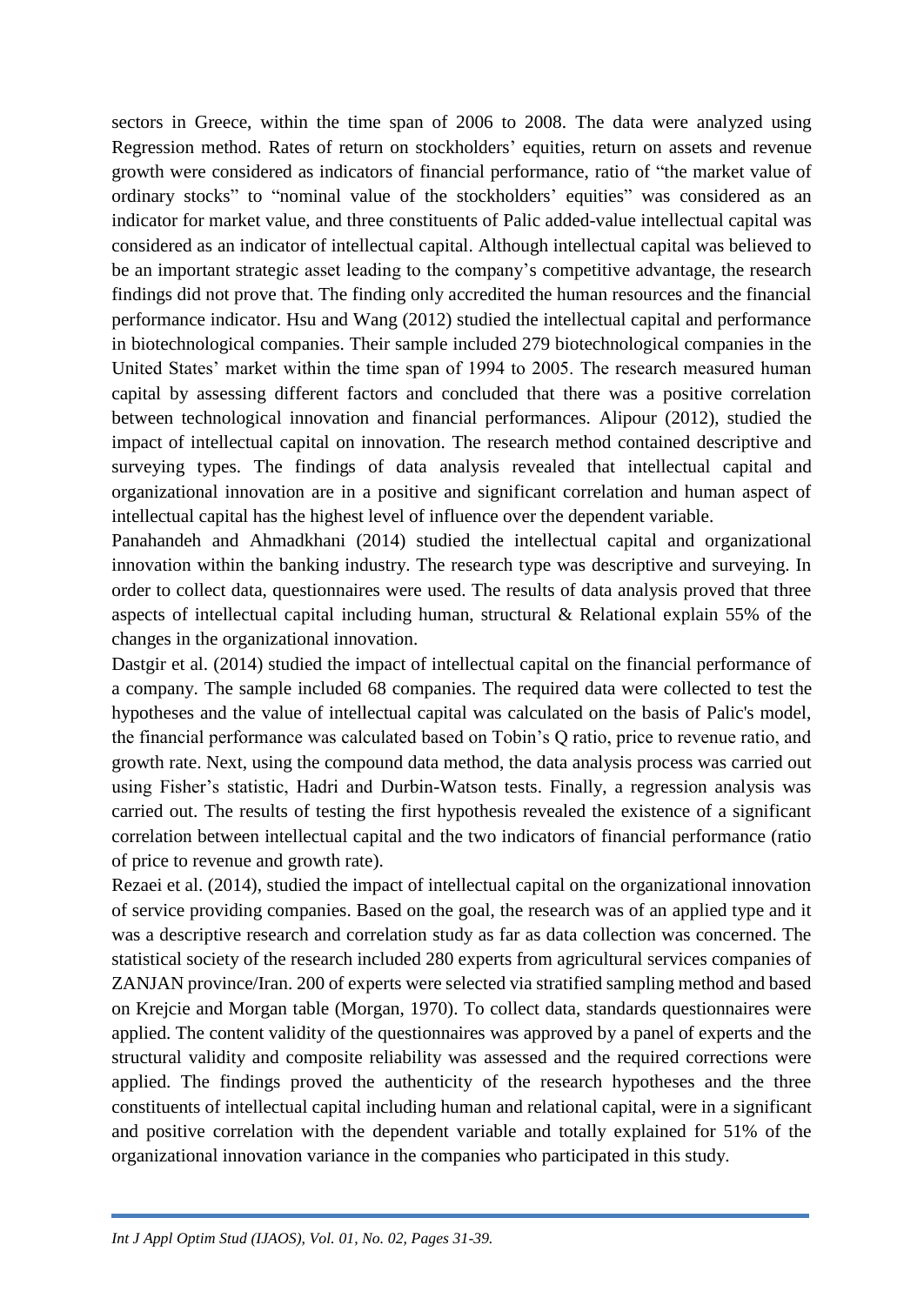Bavakhani (2016) studied the impact of intellectual capital on knowledge management in knowledge-based organizations. The research is a descriptive and correlation study carried out through surveying and it is a cross-sectional study. The statistical society of the research includes all personnel of the Iranian Atomic Energy Organization (IAEO). The Statistical sample of the research included 93 companies concordant with Morgan's table. To collect data, the standard questionnaire of intellectual capital (Bontis, 1997) and Koenig's standard questionnaire of knowledge management (Ponzi and Koenig, 2002) were used. The study results proved that intellectual capital can significantly influence the process of knowledge creation and distribution in a knowledge-based organization. The findings revealed the existence of a correlation between the intellectual capital and its pertinent aspects on one part and knowledge-management on the other part.

Kianto et al. (2017) studied the impact of knowledge management procedures on intellectual capital and innovation. For this purpose, 180 questionnaires were distributed among Spanish companies. The results obtained from structural equations, with Smart PLS software, revealed that knowledge management procedures have an impact on intellectual capital and innovation.

#### **3. Methodology**

To assess the questionnaire reliability, Cronbach's alpha was applied. On this basis, the values of alpha were calculated using SPSS 21 software and are reflected in Table 1.

| <b>Table 1.</b> Questionnaire Reliability. |                  |  |  |  |
|--------------------------------------------|------------------|--|--|--|
| <b>Variables</b>                           | Cronbach's alpha |  |  |  |
| <b>HRM</b>                                 | 0.890            |  |  |  |
| <b>Structural Capital</b>                  | 0.802            |  |  |  |
| Human Capital                              | 0.794            |  |  |  |
| Relational Capital                         | 0.736            |  |  |  |
| Innovative Performance                     | 0.892            |  |  |  |
| <b>Total Questions</b>                     | 0.942            |  |  |  |

#### **3.1. Data analysis method**

At the descriptive level, data is analyzed and diagrams are illustrated using statistical features like frequency and percentage and at the inferential level, the relationships between the variables are investigated through structural equations model making that allows investigation of the interrelations of several variables in a model. SPSS and AMOS software of descriptive and inferential types will be used to analyze data.

#### **3.2. Assessment of normal distribution of data**

To apply the statistical methods and calculate the proper test statistic and to logically conclude about the research hypotheses, first and before all, a proper statistical method has to be selected. For this purpose, it is of a fundamental importance to be aware of how data are distributed. So, Kolmogorov-Smirnov test was used to check the normal distribution of the research data. The test checks the normal distribution on the basis of the following hypotheses:

*H***0**: Data are distributed normally

*H***1**: Data are not distributed normally

To find out whether the data are distributed normally or not based on Kolmogorov-Smirnov table, the significance level of all variables is referred to. When it is higher than the test level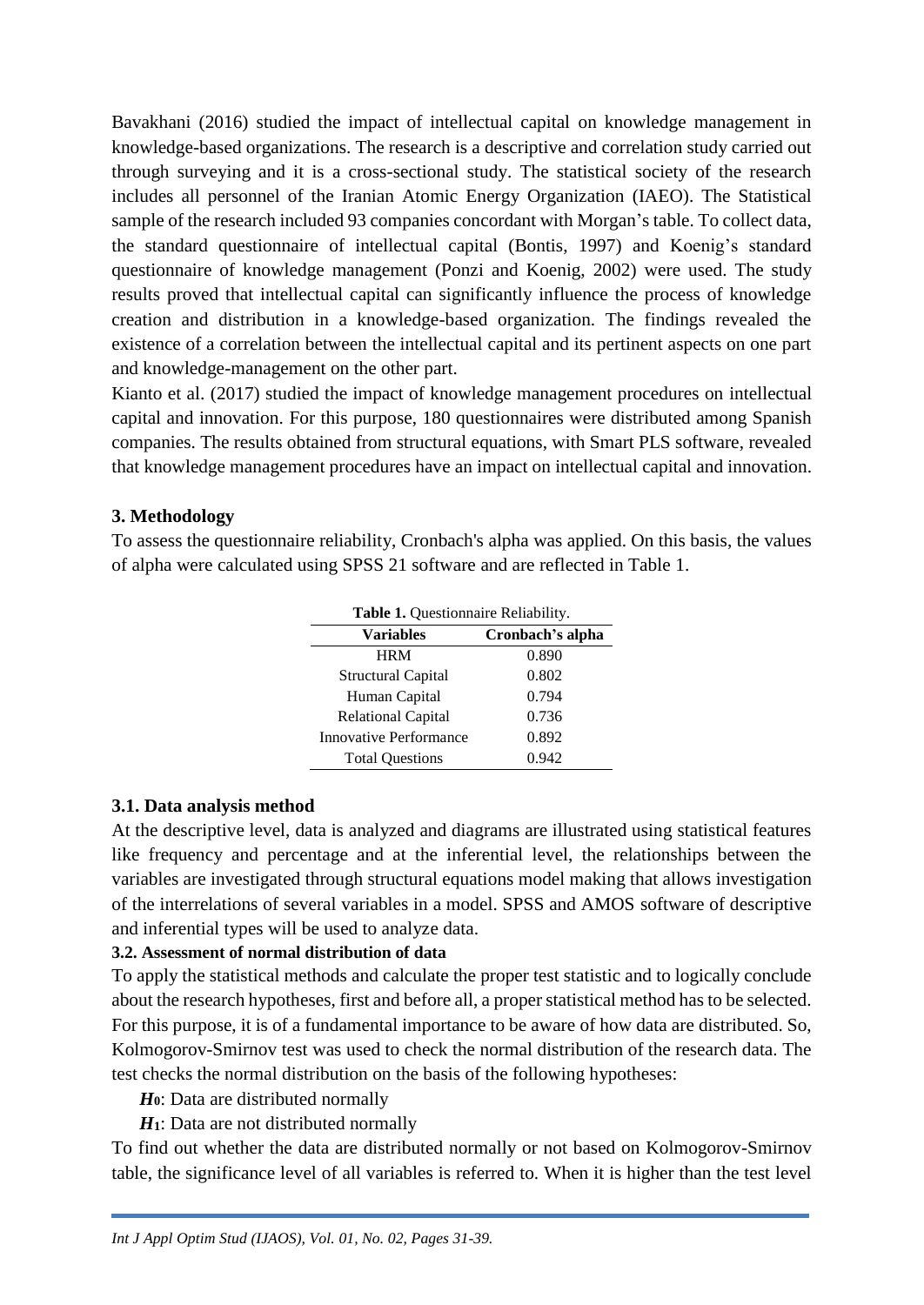(0.05), the distribution is recognized as normal. The rest results are proved in Table 2. Since the significance level of all variables is higher than 0.05, we have to conclude that the null hypothesis is correct and the data are distributed normally.

| <b>Table 2.</b> Output of Kolmogorov-smirnov lest regarding normal distribution of data. |       |       |               |  |
|------------------------------------------------------------------------------------------|-------|-------|---------------|--|
| Kolmogorov-Smirnov Statistic Level of Significance<br>Variable                           |       |       | <b>Result</b> |  |
| Human Capital                                                                            | 0.566 | 0.23  | Normal        |  |
| <b>Relational Capital</b>                                                                | 0.456 | 0.185 | Normal        |  |
| <b>Structural Capital</b>                                                                | 0.759 | 0.515 | Normal        |  |
| Innovation                                                                               | 0.143 | 1.15  | Normal        |  |
| <b>HRM</b>                                                                               | 0.072 | 1 21  | Normal        |  |

**Table 2.** Output of kolmogorov-smirnov test regarding normal distribution of data.

The findings of Kolmogorov-Smirnov test presented in Tables 4 and 5 show that variables of research are of a normal distribution. In other words, it can be concluded that data distribution is normal for these variables. So, parametric tests can be used to assess the research hypotheses.

#### **4. Factor analysis of the variables**

This research used a questionnaire to collect data. Hence, the general structure of the research questionnaires was evaluated for content validity using confirmatory factor analysis. In order to implement confirmatory factor analysis and to find the model of structural equations, standard factor load and t statistics are calculated. Generally, the governing rule is as follows: The strength of the correlation between factor (hidden variable) and the observable variable is displayed by factor loading. Factor loading is a value ranging from zero to one. When the factor loading is less than 0.3, the correlation is considered as weak. Factor loading ranging from 0.3 to 0.6 is considered as average and when it is higher than 0.6, is desirable.

The factor loading of t-value of the assessment indicators of each aspect studied here, is a bit more than 1.96, with the confidence level of 5%. Hence, the observed correlations are significant. When a model is theoretically supported, the data collected by the researcher are applied to the model for investigation. Hence, some of the goodness of fit tests are used here for the research data and model. In Table 3, all fitness indicators are stated:

| <b>Table 3.</b> All fitness indicators. |                                                 |          |  |  |
|-----------------------------------------|-------------------------------------------------|----------|--|--|
| <b>Abbreviations</b>                    | <b>Acceptable value</b>                         |          |  |  |
| <b>RMSEA</b>                            | Root mean square error of approximation (RMSEA) | < 0.08   |  |  |
| <b>CMIN/DF</b>                          |                                                 | 3        |  |  |
| <b>GFI</b>                              | Goodness of fit                                 | $>=0.90$ |  |  |
| <b>AGFI</b>                             | Adjusted goodness of fit.                       | $>=0.90$ |  |  |
| <b>SRMR</b>                             | Standardized root mean square residual          | < 0.05   |  |  |
| <b>NFI</b>                              | Normed fit index                                | $>=0.90$ |  |  |
| <b>NNFI</b>                             | Non-normed fit index                            | $>=0.90$ |  |  |
| IFI                                     | Incremental fit index                           | $>=0.90$ |  |  |

Fitness indicators regarding characteristic behaviors of online purchase customers are stated in Table 4.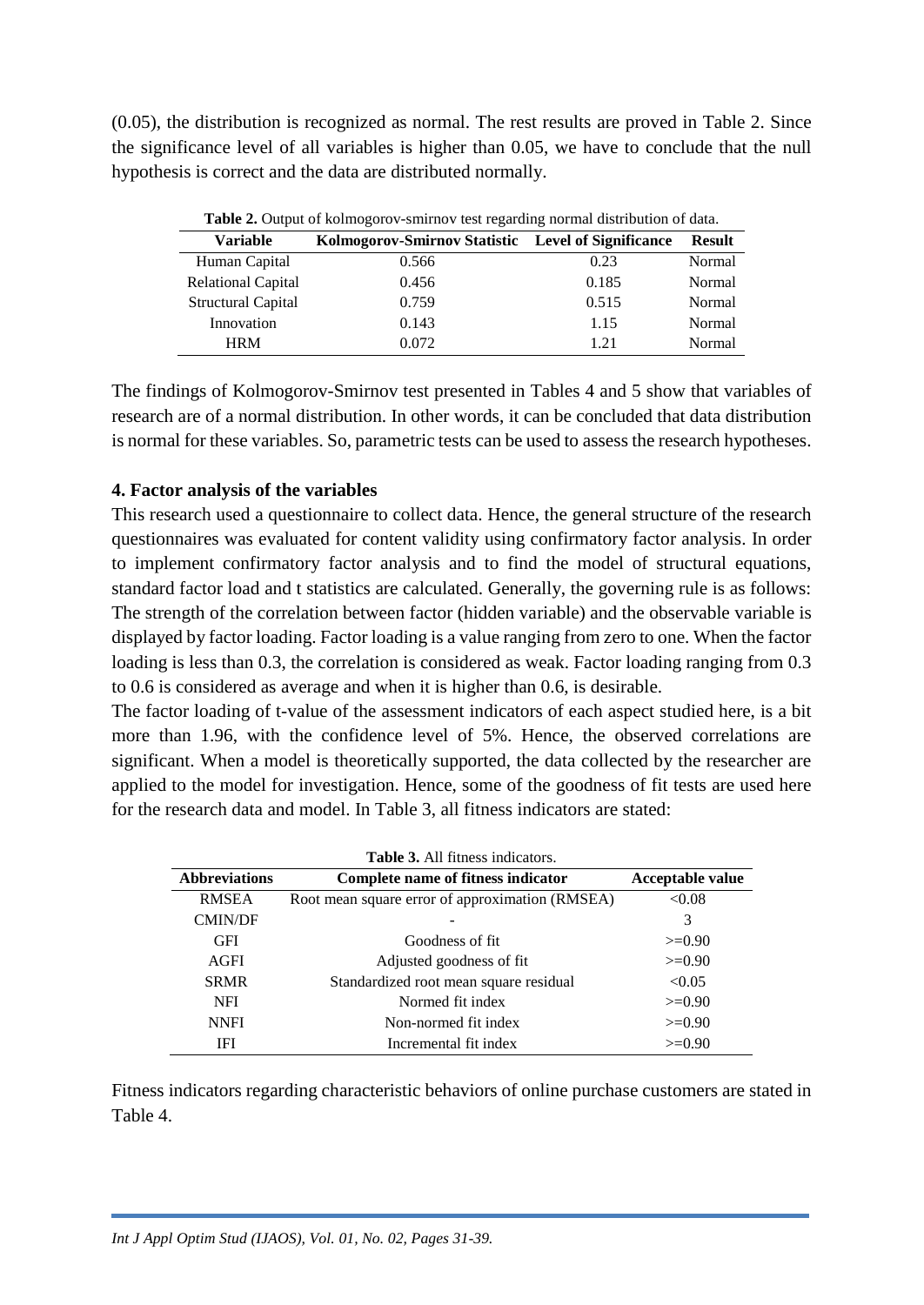| <b>Table 4.</b> Goodness-of-fit indicators.            |          |       |       |  |                                              |  |  |       |
|--------------------------------------------------------|----------|-------|-------|--|----------------------------------------------|--|--|-------|
| Fitness indicator CMIN/DF SRMR RMSEA GFI AGFI NFI NNFI |          |       |       |  |                                              |  |  | - IFI |
| Acceptable values                                      | $\leq$ 3 | <0.05 | &0.08 |  | $>0.9$ $>0.9$ $>0.9$ $>0.9$ $>0.9$ $>0.9$    |  |  |       |
| Calculated values                                      | 0.00     | 0.000 | 0.063 |  | the control of the control of the control of |  |  | -     |

#### **Table 4.** Goodness-of-fit indicators.

#### **5. Conclusion and outlook**

On the basis of the findings achieved from structural equations model stated in Table 4, the impact of knowledge-based HRM procedures on innovative performance, structural capital, human capital, relational capital and innovative performance was approved. The findings proved that knowledge-based HRM procedures are influential on innovative performance. So, planners and authorities of the statistical society are recommended to develop scientific and executable plans in order to motivate human resources and scientific employees.

Moreover, the findings proved that knowledge-based HRM procedures are influential on innovative performance when human capital plays the role of an intermediate. So, managers are recommended to attend to this fact when they are strategically planning for their marketing abroad and they have to make use of technology proportionately. Managers and authorities are recommended to make use of the opportunities provided for them by the new government who has introduced itself as the government of providence and hope and make use of the chances provided for them due to the presence of a managing director who is so many private and public speeches has announced that he is a part of the body of the organization and that he was honored for this, and make use of the chances provided for them due to the acquaintance of the members of the administrative board with the disorganized status quo of appointments. They are recommended to define a system for recruitment in which all personnel can be considered as a volunteer for the new position and next they have to arrange other steps like an interview, etc. in order to select the most qualified person. For recruiting external persons, also, a system has to be defined and the system should be the only way of entering for those who like to be a member of the company.

The results proved that knowledge-based HRM procedures are influential on innovative performance, when the relational capital plays the role of an intermediate. Managers and authorities are recommended not to pay their attention merely on short term interests rather they have to identify people who are worthy enough to spend the company's budget on. The managers shall less attend to appearance and when qualified force are not accessible in the region, they have to plan for recruitment from other places and have to provide them with accommodation and commuting services.

#### **References**

Alipour, M. (2012). The effect of intellectual capital on firm performance: an investigation of Iran insurance companies. Measuring Business Excellence, 16(1), 53-66.

Bavakhani, A. (2016). Study of the impact of intellectual capital on knowledge management in knowledge based organizations. Research Book of Information and Library Management, pp. 24-40.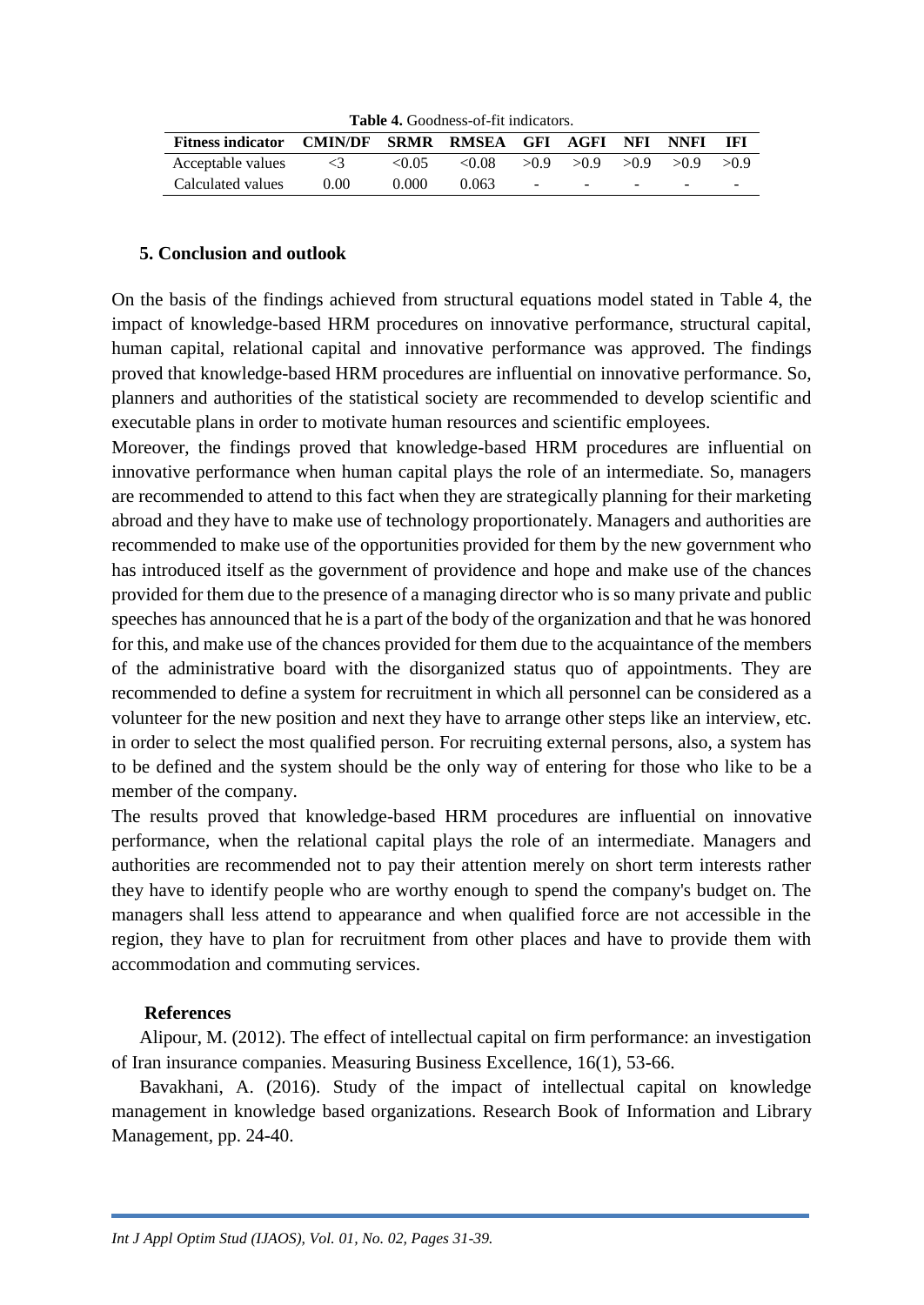Beattie, V. (2005). Moving the financial accounting research front forward: the UK contribution. The British Accounting Review, 37(1), 85-114.

Bontis, N. (1997). Intellectual capital questionnaire. Institute for Intellectual Capital Research.

Gamerschlag, R. (2013). Value relevance of human capital information. Journal of Intellectual Capital, 14(2), 325-345.

Dastgir, M., Arabsalehi, M., Amin, J. R., & Akhlaghi, H. (2014). The impact of intellectual capital on firm's financial performance. The financial accounting and auditing researches, 6(21), 1-36.

Hsu, L. C., and Wang, C. H. (2012). Clarifying the effect of intellectual capital on performance: the mediating role of dynamic capability. British Journal of Management, 23(2), 179-205.

Kianto, A., Sáenz, J., & Aramburu, N. (2017). Knowledge-based human resource management practices, intellectual capital and innovation. Journal of Business Research, 81, 11-20.

Lev, B., & Daum, J. H. (2004). The dominance of intangible assets: consequences for enterprise management and corporate reporting. Measuring business excellence, 8(1), 6-17.

Maditinos, D., Chatzoudes, D., Tsairidis, C., & Theriou, G. (2011). The impact of intellectual capital on firms' market value and financial performance. Journal of intellectual capital, 12(1), 132-151.

Mention, A. L., & Bontis, N. (2013). Intellectual capital and performance within the banking sector of Luxembourg and Belgium. Journal of Intellectual capital, 14(2), 286-309.

Morgan, K. (1970). Sample size determination using Krejcie and Morgan table.

Oliveira, L., Rodrigues, L. L., & Craig, R. (2010). Intangible assets and value relevance: Evidence from the Portuguese stock exchange. The British Accounting Review, 42(4), 241- 252.

Panahandeh, G., & Ahmadkhani, A. (2014). A survey on relationship between intellectual capital and organizational innovation: A case study of banking industry. Management Science Letters, 4(4), 721-724.

Ponzi, L. J., & Koenig, M. E. (2002). The evolution & intellectual development of knowledge management (Doctoral dissertation, Long Island University).

Rezaei, Behnam Attaran, and Alice Hwei-Yuan Meng Muntz. "Methods and apparatus for visualizing, managing, monetizing, and personalizing knowledge search results on a user interface." U.S. Patent No. 8,843,434. 23 Sep. 2014.

Stewart, I. (1997). Does God play dice?: The new mathematics of chaos. Penguin UK.

Seetharaman, A., Gul, F. A., & Lynn, S. G. (2002). Litigation risk and audit fees: Evidence from UK firms cross-listed on US markets. Journal of accounting and economics, 33(1), 91- 115.

Di Gangi, P. M., and Wasko, M. (2009). Steal my idea! Organizational adoption of user innovations from a user innovation community: A case study of Dell IdeaStorm. Decision Support Systems, 48(1), 303-312.

McLean, L. D. (2005). Organizational culture's influence on creativity and innovation: A review of the literature and implications for human resource development. Advances in developing human resources, 7(2), 226-246.